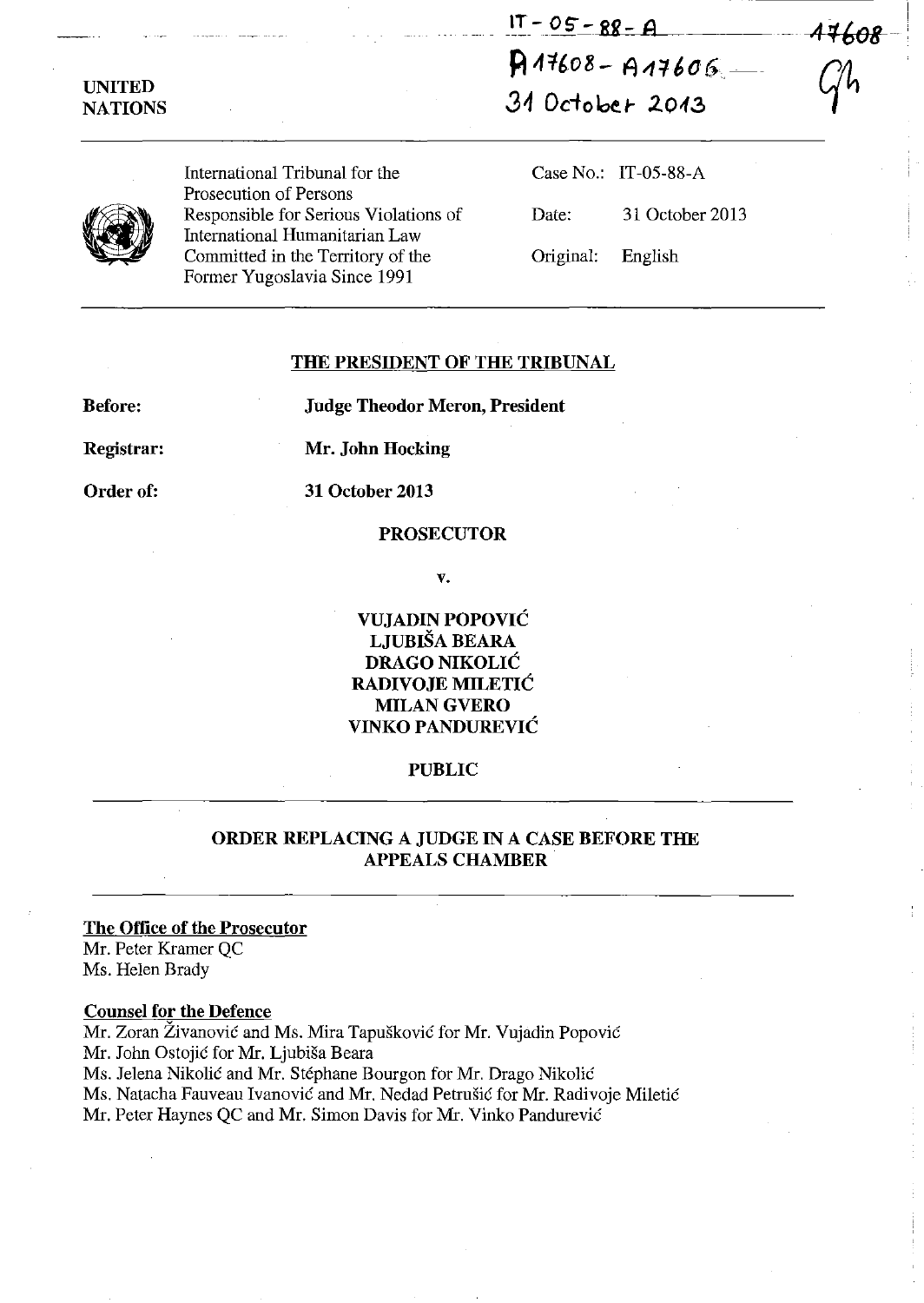**I, THEODOR MERON,** President of the International Tribunal for the Prosecution of Persons Responsible for Serious Violations of International Humanitarian Law Committed in the Territory of the former Yugoslavia since 1991 ("Tribunal");

**NOTING** the "Order Assigning Judges to a Case Before the Appeals Chamber" filed on 24 June 2010;

**NOTING** the "Order Replacing a Judge in a Case Before the Appeals Chamber" filed on 7 March 2012;

**NOTING** the "Order Replacing a Judge in a Case Before the Appeals Chamber" filed on 16 April 2013;

**CONSIDERING** Articles 12(3) and 14(3) of the Statute of the Tribunal and Rule 108 of the Rules of Procedure and Evidence of the Tribunal ("Rules");

**CONSIDERING** that pursuant to Rule 19(A) of the Rules, the President of the Tribunal shall coordinate the work of the Chambers;

**NOTING** the composition of the Appeals Chamber of the Tribunal as set out in document IT/263/Rev. 6, issued on 30 October 2013;

**CONSIDERING** the appeal management and case distribution needs of the Tribunal;

**HEREBY ASSIGN,** effectively immediately, Judge Mandiaye Niang to replace Judge Khalida Rachid Khan on the Bench seised of the present case; and

**HEREBY ORDER** that the Bench in *Prosecutor* v. *Vujadin Popovic et aI.,* Case No. IT-05-88-A, shall be composed as follows:

Judge Patrick Robinson, Presiding

Judge William **H.** Sekule

Judge Fausto Pocar

Judge Arlette Ramaroson

Judge Mandiaye Niang